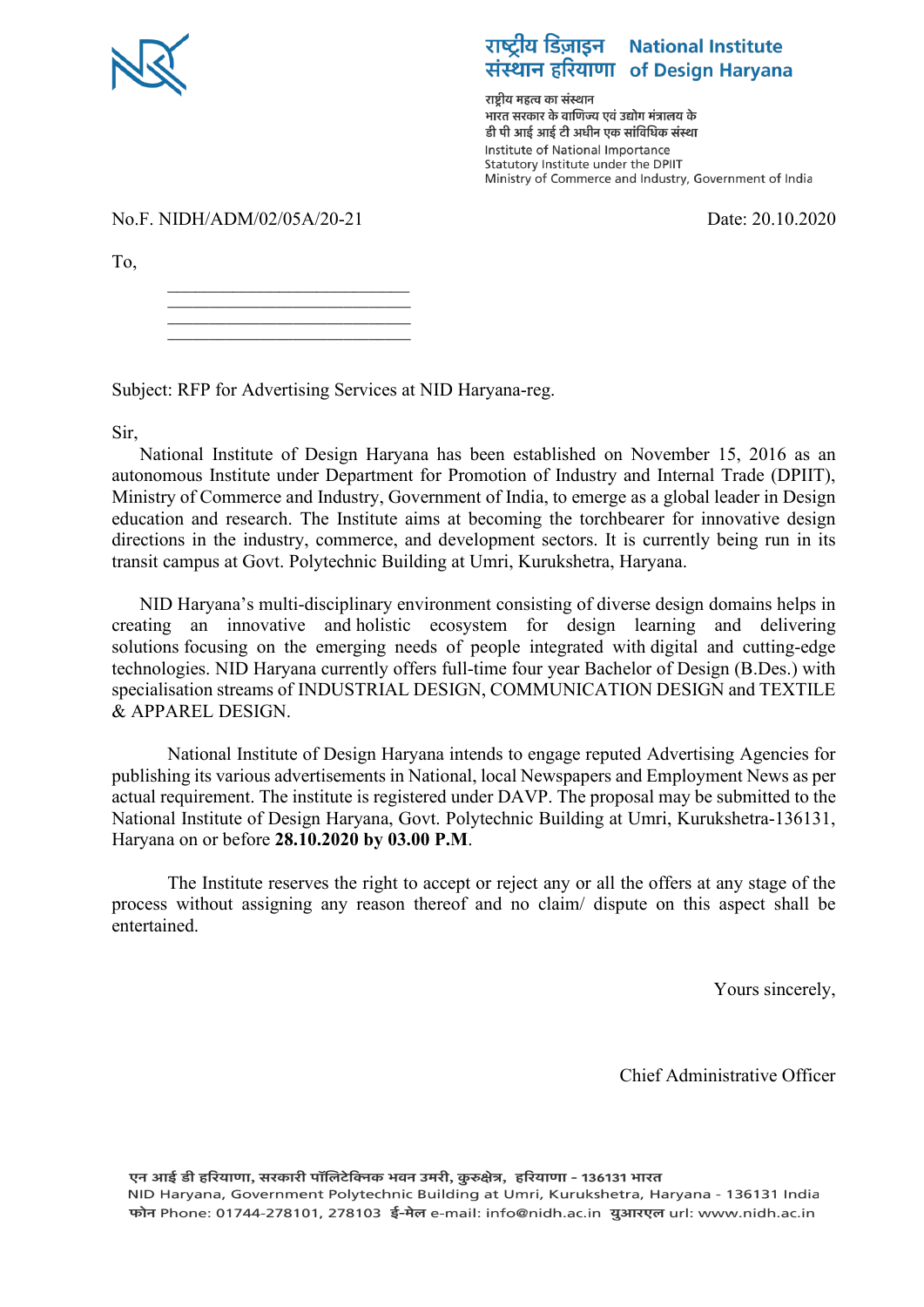#### **INSTRUCTIONS TO THE APPLICANT**

#### **1. SCOPE OF WORK**

Being an autonomous organization fully funded by the Department for Promotion of Industry and Internal Trade (DPIIT), Ministry of Commerce and Industry, Government of India, the institute is registered with the Directorate of Advertising & Visual Publicity (DAVP), the nodal agency to undertake multi-media advertising and publicity for various Ministries and Departments of Government of India.

The National Institute of Design Haryana therefore invites proposal from experienced reputed Advertising Agencies to submit their bid for publishing various advertisements in National, local Newspapers and Employment News as per actual requirement.

## **2. DESCRIPTION OF WORK**

Various advertisements are required to be published in National, local Newspapers and Employment News as per actual requirement.

## **3. APPLICANT STATUS**

The applicant should be an experienced reputed Advertising Agency already empanelled/ accredited with concerned authorized Agencies (Documentary evidence and details to be provided to support the experience.)

## **4. AUTHORIZED SIGNATORY**

The "Applicant" mentioned in the RFP document shall mean the person who has signed the RFP document forms. The applicant should be the duly Authorized Representative. All certificates and documents (including any clarifications sought and any subsequent correspondence) received, shall, as far as possible, be furnished and signed by the Authorized Representative.

## **5. AMENDMNET TO RFP**

At any time prior to the last date for receipt of proposals, NID Haryana may for any reason, whether at its own initiative or in response to a clarification requested by a prospective applicant, modify the RFP document by an amendment. In order to provide prospective applicants reasonable time in which to take the amendment into account in preparing their proposals, the Institute may, at its discretion, extend the last date for the receipt of proposals and/ or make other changes in the requirement set out in the RFP.

#### **6. INSTRUCTION TO BIDDERS**

- (i) The contract will be initially for a period of one year from the date of awarding the same. However, the contract may be extended on mutual agreement basis.
- (ii) The selected agencies shall implement the assignment in coordination with the **Institute**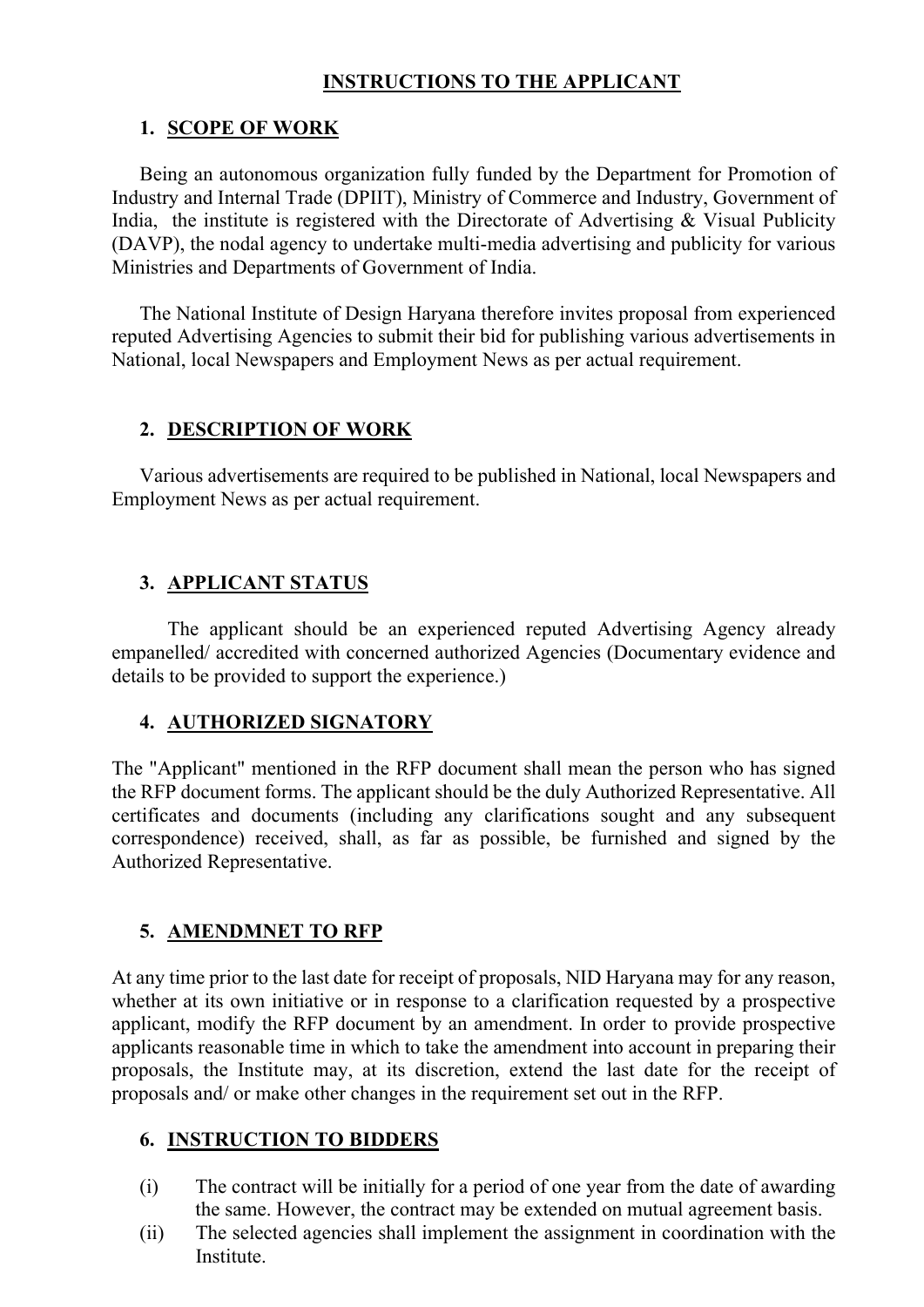- (iii) The selected agency should have the adequate experience, good infrastructure, and resource personnel to execute the work.
- (iv) To effectively utilize the strength of an agency in a particular medium, the Institute reserves the right to split the engagement for development of creative media/ publicity content and release of creatives between two or more shortlisted agencies in different mediums.
- (v) The agency assigned to do the creatives would provide the same in the final release (open) format to the selected agency/agencies for release. The Institute reserves the right to release the advertisement through DAVP or any other Govt. agency.

# **7. ELIGIBILITY**

The bids will be screened on the basis of the following essential eligibility criteria: -

- a) The Advertising Agency firm should have minimum 03 years of experience dealing with similar type of work with Govt. organizations
- b) Should have technically qualified and experienced in house resources (Partners, paid assistant, article assistant, other staff).
- c) The Advertising Agency should be on the panel of concerned authority.
- d) Should have valid contract with two or more Government organization for similar type of work for last three years.
- e) 3The applicant should furnish an undertaking to the effect that the individual/Advertisement Agency has not been blacklisted in India or abroad on issues related to Audit or Tax Compliance.
- f) Technical bid will be opened first and those who qualify in technical bid will be called for participating in financial bid.

# **8. EVALUATION OF OFFERS**

The issuance of RFP document is merely an invitation to offer and must not be construed as any agreement or contract or arrangement nor would it be construed as any investigation or review carried out by a Recipient. The Recipient unconditionally acknowledges by submitting its response to this RFP document that it has not relied on any idea, information, statement, representation, or warranty given in this RFP document.

## **9. ACCEPTANCE OF SELECTION PROCESS**

Each Recipient / Respondent having responded to this RFP acknowledges to have read, understood, and accepts the selection  $\&$  evaluation process mentioned in this RFP document. The Recipient / Respondent ceases to have any option to object against any of these processes at any stage subsequent to submission of its responses to this RFP.

## **10.ERRORS AND OMISSIONS**

Each Recipient should notify the Institute of any error, fault, omission, or discrepancy found in this RFP document but not later than twelve business days prior to the due date for lodgement of Response to RFP.

## **11. ACCEPTANCE OF TERMS**

Recipient will, by responding to NID Haryana for RFP, be deemed to have accepted the terms as stated in this RFP.

# **12. SUBMISSION OF PROPOSAL**

**a)** The proposal complete in all respects shall be submitted in sealed Envelope super scribed as **"Engagement of Advertising Agency"** at main gate National Institute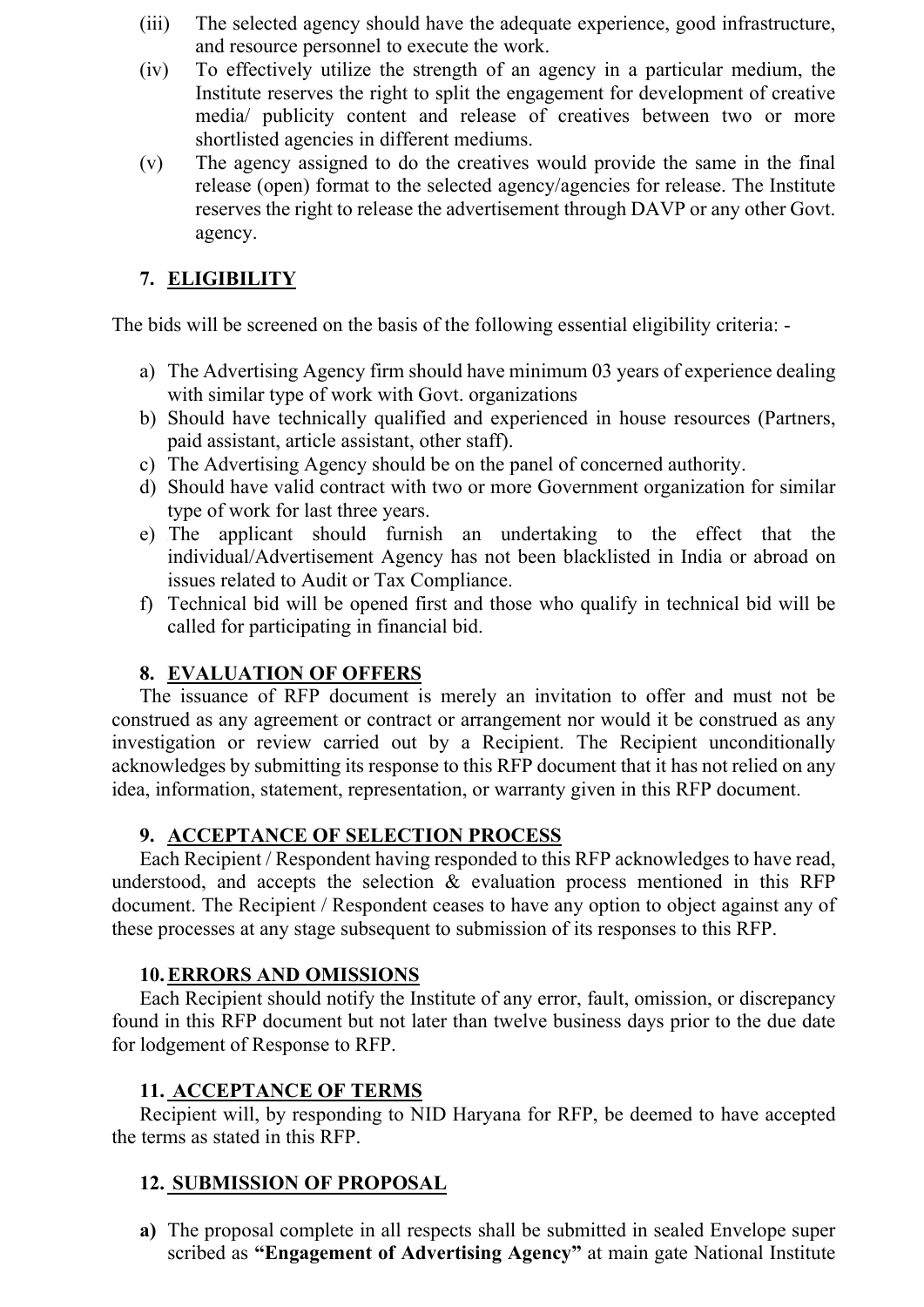of Design Haryana, Govt. Polytechnic Building at Umri, Kurukshetra-136131, Haryana. **on or before 03.00 PM, 28.10.2020.**

## **13. DOCUMENTS TO ACCOMPANY RFD**

- a) The applicants shall be accompanied with the following documents:
- Expression of Interest.
- Details of professional fee and other charges as per work to be provided in Annexure-II (Financial bid) in separate sealed envelope with superscribing "**FINANCIAL BID**"
- Complete Details with supportive documents as per **Annexure-I- Technical bid** to be submitted in separate envelop with super scribing **"TECHNICAL BID FOR Advertising Agency".**
- **Both the envelope of Technical & Financial bid requires to be contained in a separate sealed envelope with superscribing "RFP for engagement of Advertising Agency"**

## **14. PRE-QUALIFICATION CRITERIA (Technical Bid)**

## **PRELIMINARY EXAMINATION FOR THE APLLICATIONS**

- a) The Institute shall examine the applications to determine whether they are complete, whether the documents have been signed as indicated in this document, whether all Forms as asked have been filled in properly, whether applications are generally in order and all information as indicated under various clauses have been furnished.
- b) The Institute reserves the right to waive minor deviations in the proposal application if they do not materially affect the capability of the bidder to perform the assignment.
- c) Prior to detailed evaluation formalities, the Institute shall determine the Substantial responsiveness of each application to the Invitation documents. A substantially responsive proposal is one which conforms to all the terms and conditions of the Invitation document without any material deviation. A material deviation is one which limits in any way responsibilities and liabilities of the bidder or any right of the employer as required in this document. The Institute may waive any minor infirmity or non-conformity in an application which does not constitute material deviation. Non- responsiveness shall run the risk of rejection.
- d) The evaluation shall be carried out on the basis of data available in the application documents received from the Advertising Agency in the first instance. No account will be taken of any further documents or clarifications or any such additional information furnished subsequently by the individual/ firm. However, the Institute reserves the right to call for such clarifications confined in scope to the contents of the application, should such a clarification become necessary for proper judgment in evaluation.

#### 15. **Evaluation criteria for Financial Bids**:

- (a) The bids should be unconditional. Conditional bids would be summarily rejected.
- (b) Financial bids shall be opened only after due scrutiny of Technical Bids in respect of the technically eligible bidders only.
- (c) Evaluations of bids shall be done on the basis of rates quoted in the price bid.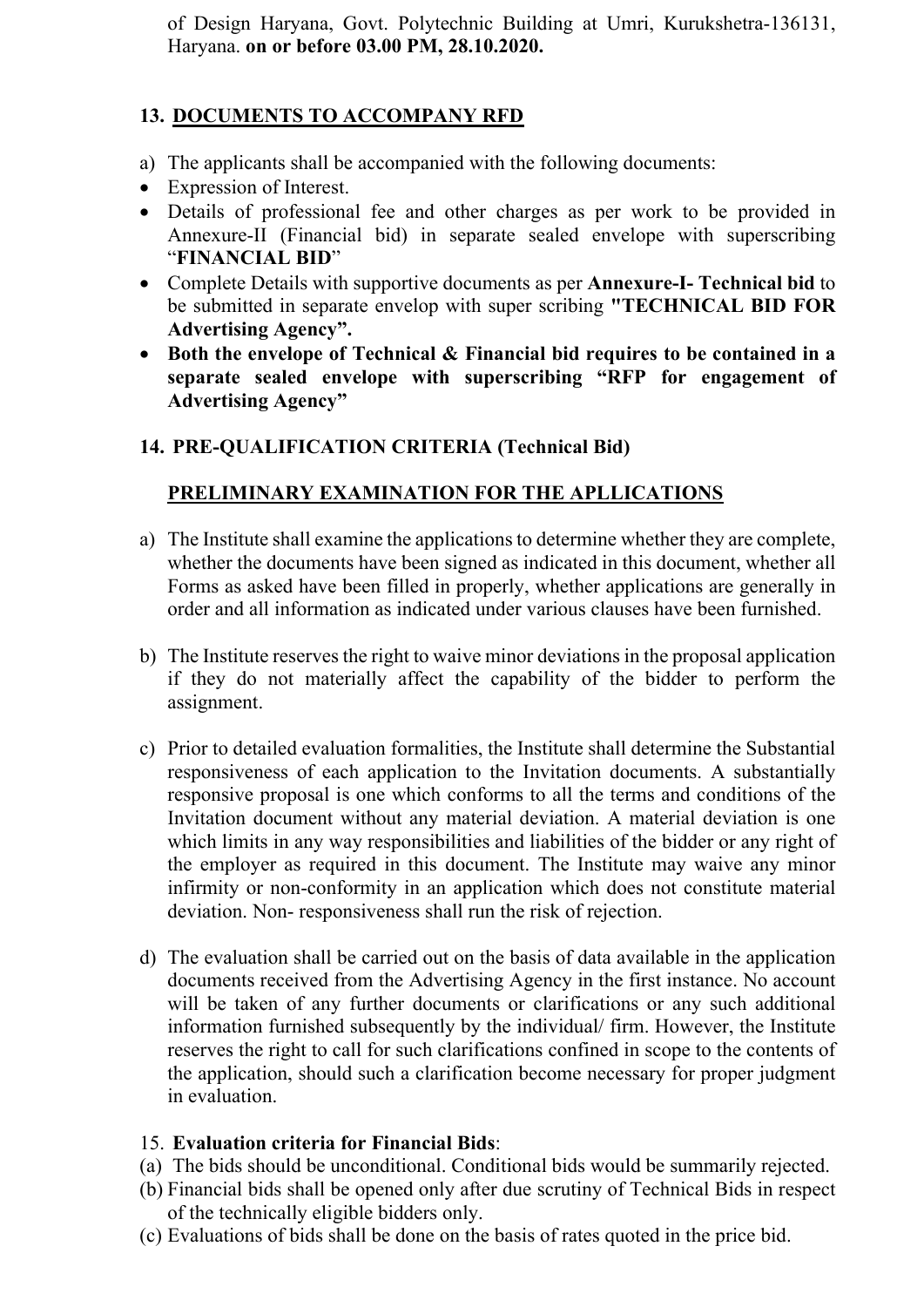- (d) If some discrepancies are found between the rates given in words and figures the rate as quoted in words shall be adopted.
- (e) If any tie in price bids received from different bidders, then it shall be at the discretion of the Director, National Institute of Design Haryana to select the suitable bidder.

#### **16.DETAILED TERMS & CONDITIONS**

- a) The job is to be taken up immediately.
- b) The empanelled firm appointed by National Institute of Design Haryana **must not Sub-contract the work.**
- c) If process/ performance of the Advertising Agency is not found satisfactory, the management reserves the right to terminate the empanelment of the firm at any time.
- d) Shifting of office file out of the office premise shall not be allowed without permission of the Institute.
- e) **Payment Terms**: No advance shall be payable under any circumstances and payment shall be remitted through RTGS as per the bank details mentioned on bill. TDS shall be deducted as per income Tax Act, 1961 and the relevant prevailing rules at the time of release of payment, only after the completion of job, subject to satisfactory performance.
- f) lf the work assigned by the Institute does not complete within specified time limit as per the statutory provision, the empanelment may be considered for cancellation.
- g) lf any penalty imposed on the Institute due to delay in filing of statutory compliance,

levy of penal interest shall be borne by the empanelled firm.

- h) **Validity and Termination Clause**: The engagement will be initially for a period of 01 (One) from the date of signing contract. The engagement may be terminated with 30-days' prior notice by either party. Further extension of agreement may be decided on mutual consent.
- i) **Governing Law**: The engagement shall be governed by any law construed in accordance with the laws of India without regard to its conflict of laws provision.
- j) **Arbitration (Dispute resolution mechanism):** In case of any dispute between the both the parties, it would be amicably settled by mutual discussions. In case of any dispute remaining unresolved it would be referred to the Arbitrator appointed with the mutual consent of both the parties. The venue of the Arbitration proceeding shall be mutually decided, and language of Arbitration shall be in English. The Arbitration proceeding shall be conducted in terms of Arbitration & Conciliation Act, 1996 or any statutory modification of re- enactment thereof. The expenses of the Arbitration proceeding shall be borne equally by the Parties or as may be decided by the Arbitrator.

## **17. REJECTION OF RFP**

The application is liable to be rejected if:

- a) The application is not covered in proper sealed cover with superscription as indicated in Para 13 above.
- b) Not in prescribed form and not containing all required details.
- c) Not properly signed.
- d) Received after the expiry of due date and time.
- e) Offer is received by fax, telegram, or e-mail.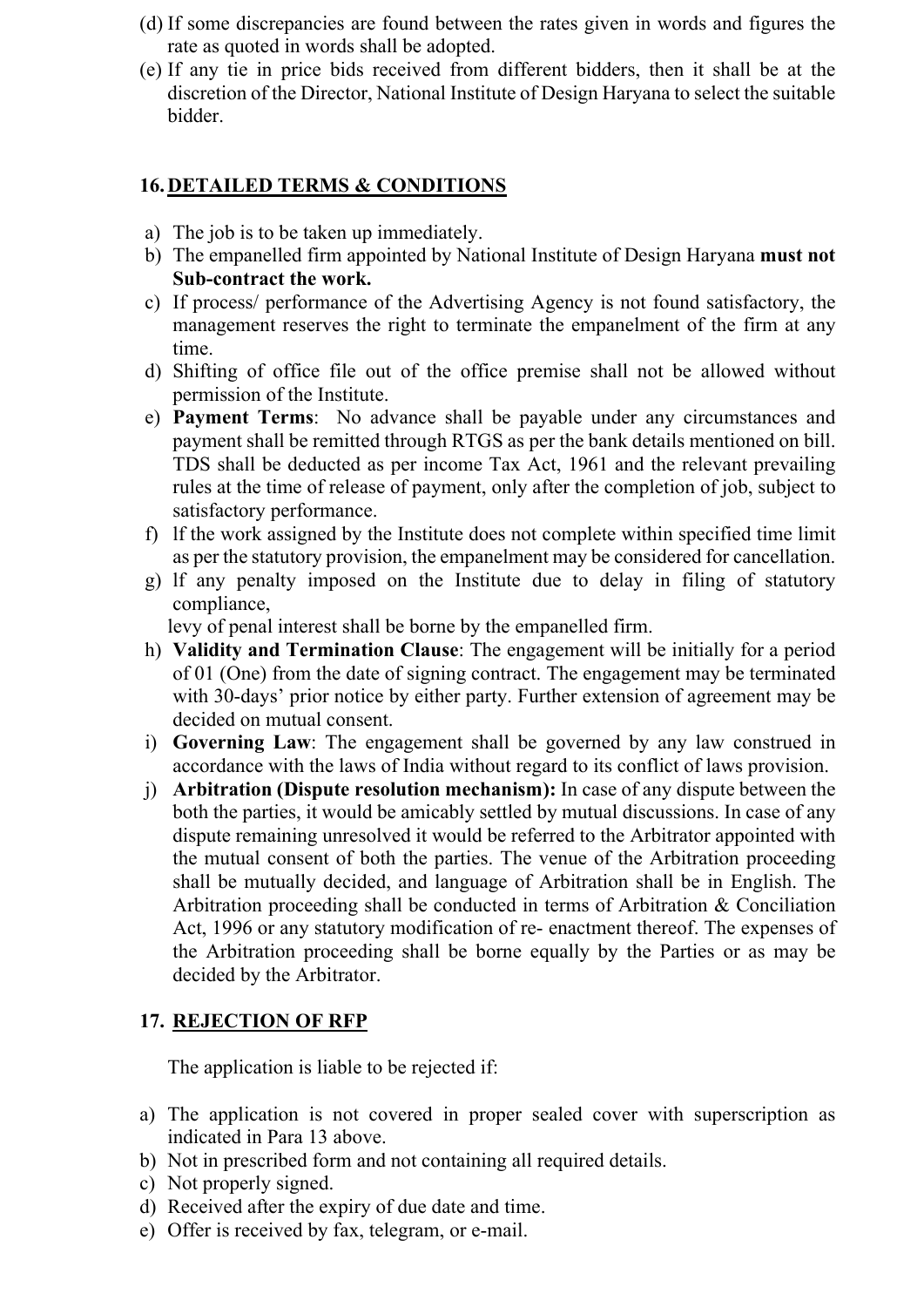#### **18. RIGHTS OF NATIONAL INSTITUTE OF DESIGN HARYANA: -**

The Institute shall have right to engage another Advertising Agency/ firms if required.

#### **19. Disclaimer**

15.1 The Institute shall not be responsible for any late receipt for any reason whatsoever. The applications received late will not be considered.

15.2 The Institute reserves the right to reject any / all applications without assigning any reasons thereof. To relax or waive any of the conditions stipulated in this document as deemed Necessary in the best interest of the Institute without assigning any reasons thereof. To include any other item in the Scope of work at any time after consultation with applicants or otherwise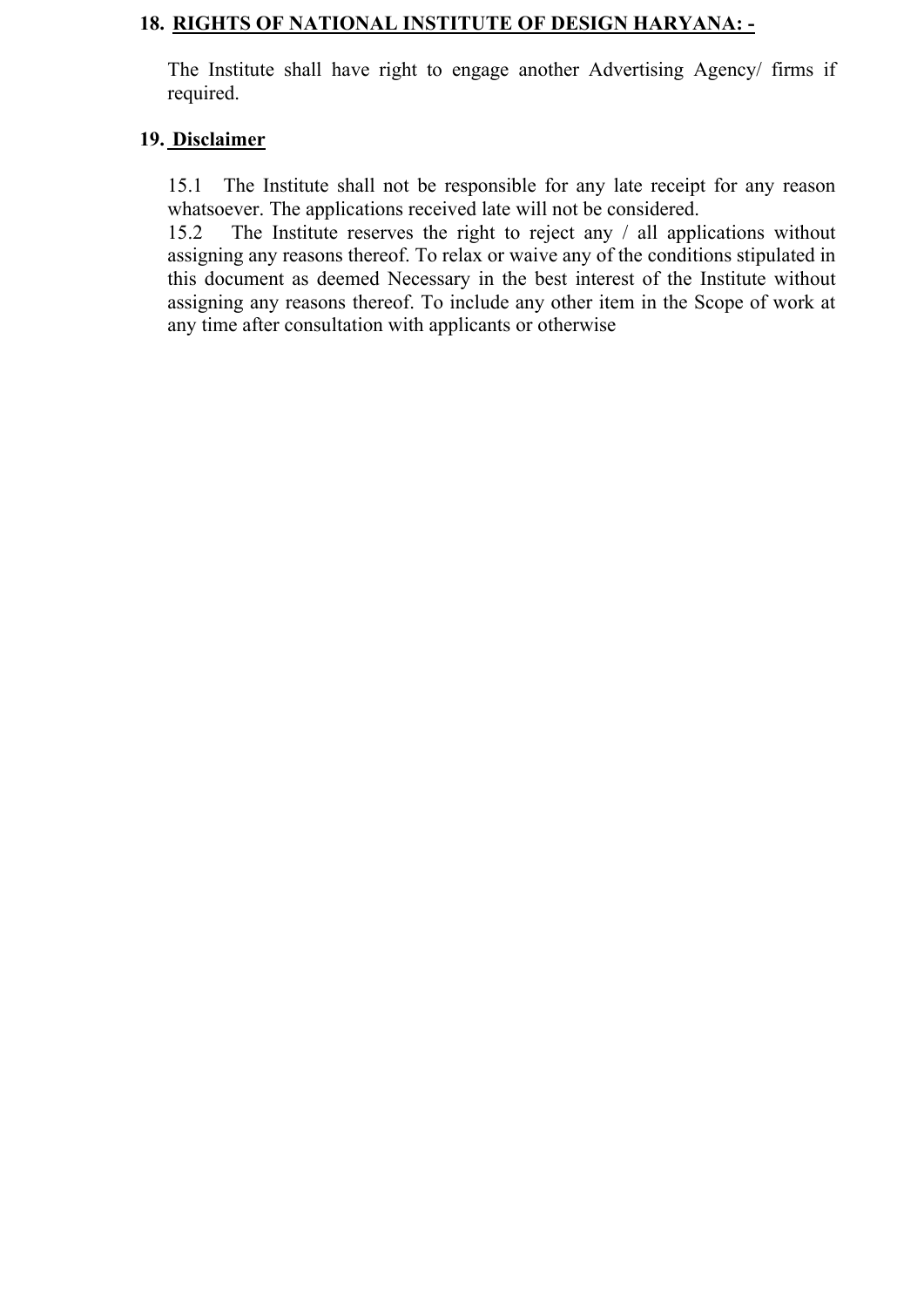#### **Format for submission of Technical Bid for Empanelment of Advertising Agency in National Institute of Design Haryana**

#### **(On the letter head of the Bidder)**

- **1. Name of the Advertising Agency: \_\_\_\_\_\_\_\_\_\_\_\_\_\_\_\_\_\_\_\_\_\_\_\_\_\_\_\_\_\_\_**
- 2. **Registration Number of the Advertising Agency:**
- **3. Date of Registration of the Firm: \_\_\_\_\_\_\_\_\_\_\_\_\_\_\_\_\_\_\_\_\_\_\_\_\_\_\_\_\_\_\_**

#### **4. Particulars of the Firm: -**

- i. Address of the Head office / Branch of the firm as registered with the concerned Deptt.
- ii. (a) Telephone Number with STD code:

(b) Mobile Nos. of the partners

- iii. Email address of the firm
- iv. Website of the firm, if any
- v. PAN No. of the Firm (Self-certified with sealed copy to be enclosed)
- vi. GST No of the firm (Self-certified with sealed copy to be enclosed).
- vii. Name of the Firm in Bank A/c, A/C Number, Name of the Branch, IFSC code

#### **5. Self-certified and stamped documents only**

| S.                     | <b>Particular</b>                                                     |  |  |  |  |  |  |
|------------------------|-----------------------------------------------------------------------|--|--|--|--|--|--|
| $\overline{\text{No}}$ |                                                                       |  |  |  |  |  |  |
|                        | Copy of firm's Registration certificate                               |  |  |  |  |  |  |
| $\mathbf{2}$           | The document showing empanelment number for registration with         |  |  |  |  |  |  |
|                        | authorized Agencies.                                                  |  |  |  |  |  |  |
| $\mathbf{3}$           | Self-declaration Certificate as per Sub-Annexure A-1 to show that the |  |  |  |  |  |  |
|                        | firm is not blacklisted.                                              |  |  |  |  |  |  |

We hereby confirm the acceptance of all provisions and terms  $\&$  conditions of the invitation without any deviation.

Place:

Date:

Authorized Signatory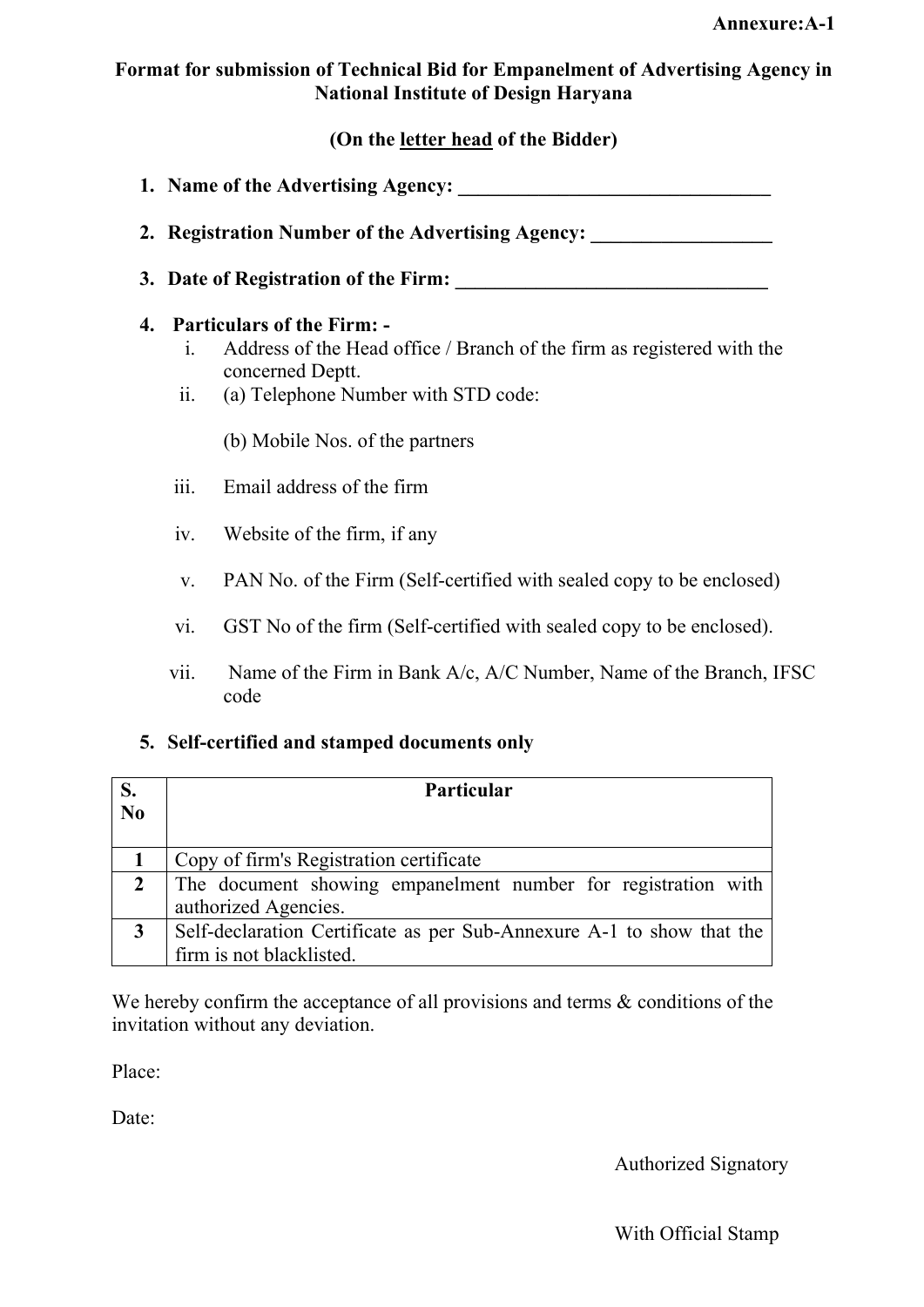#### **Self- Declaration – No Blacklisting**

(On the letter head of the Firm)

To,

The Director National Institute of Design Haryana Government Polytechnic Building at Umri, Kurukshetra-136131 Haryana

Madam,

ln response to the Bid for empanelment of Advertising Agency for National Institute of Design Haryana, I/ We hereby declare that presently agency is having unblemished record and is not declared ineligible for corrupt & fraudulent practices either indefinitely or for a particular period of time by any state/Central Government / PSU/Autonomous Body.

We Further declare that presently our agency is not blacklisted and not declared in eligible for reasons including corrupt  $\&$  fraudulent practices by any State/ Central Government/ PSU / Autonomous Body on the date of Bid Submission.

If this declaration is found to be incorrect then without prejudice to any other action that may be taken, the empanelment if any to the extent accepted may be cancelled.

Thanking you,

Yours faithfully,

| Signatures         |  |
|--------------------|--|
| Name               |  |
| Seal of the agency |  |

| Place |  |
|-------|--|
| Date  |  |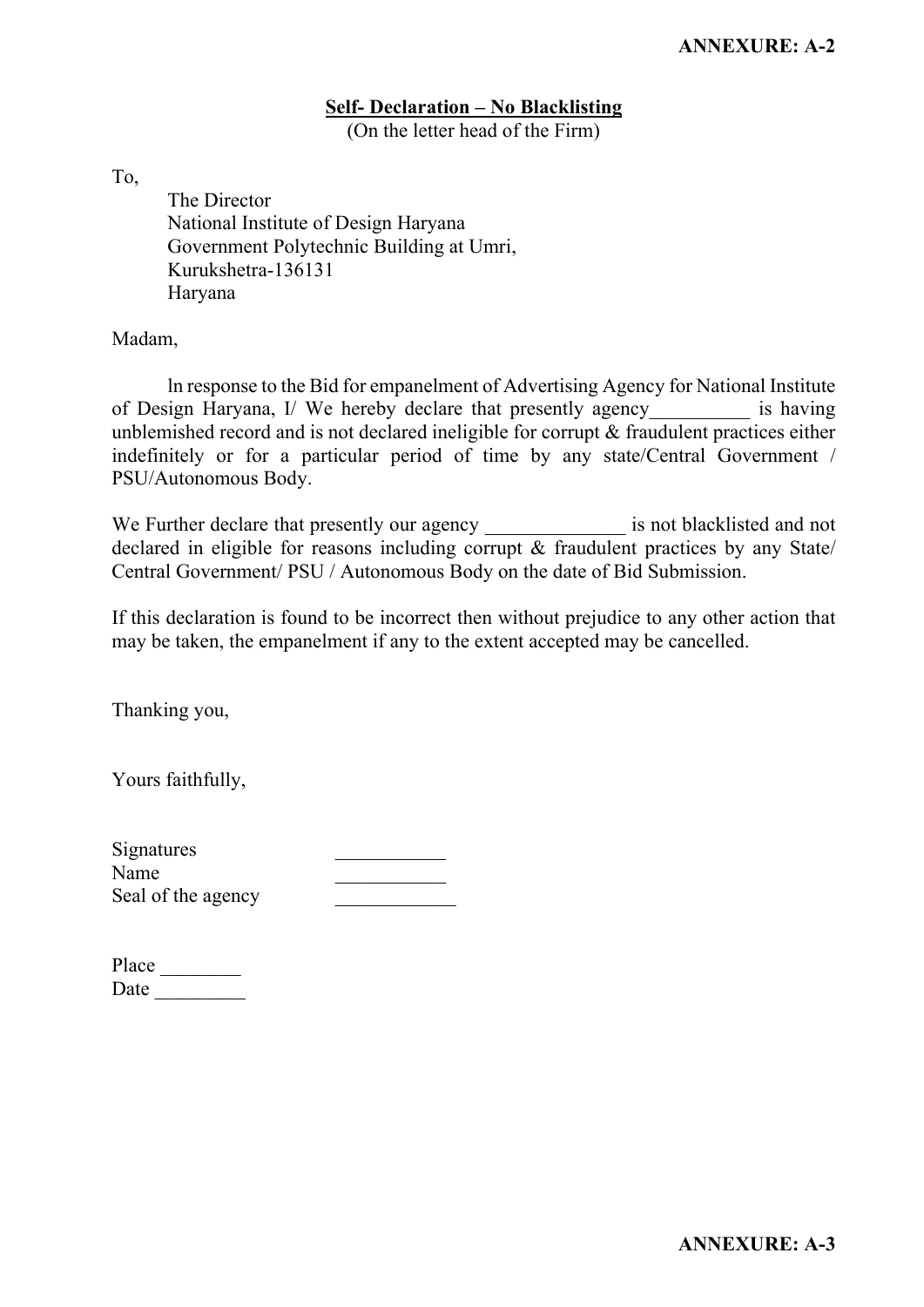# **Detail of Advertising Agency's Experience of Similar Services as per details of Bid Document**

| S.             | Name of the | Date of    |      | Name of the  | <b>Annual Budget</b> | Nature of        | Details of |
|----------------|-------------|------------|------|--------------|----------------------|------------------|------------|
| N <sub>o</sub> | assignment  | Assignment |      | Organization | of the Audited       | Assignments      | supporting |
|                |             |            |      |              | Firm for             | (Please specify) | Documents  |
|                |             | Start      | End  |              | preceding three      | the work         | provided   |
|                |             | Date       | Date |              | financial years      | involved as      |            |
|                |             |            |      |              | each                 | detailed in      |            |
|                |             |            |      |              |                      | scope of work)   |            |
|                |             |            |      |              | $2017 - 18$ :        |                  |            |
|                |             |            |      |              | $2018-19:$           |                  |            |
|                |             |            |      |              | 2019-20:             |                  |            |
| $\overline{2}$ |             |            |      |              | $2017 - 18$ :        |                  |            |
|                |             |            |      |              | $2018-19:$           |                  |            |
|                |             |            |      |              | 2019-20:             |                  |            |
| $\overline{3}$ |             |            |      |              | $2017 - 18:$         |                  |            |
|                |             |            |      |              | $2018-19:$           |                  |            |
|                |             |            |      |              | 2019-20:             |                  |            |
|                |             |            |      |              |                      |                  |            |

Furnish the copy of the documentary evidence in support of the information provided above. Please attach additional sheets, if required

Date:

**Signature: Name: Designation: (With Official Stamp)**

**Date: OFFICE SEAL**